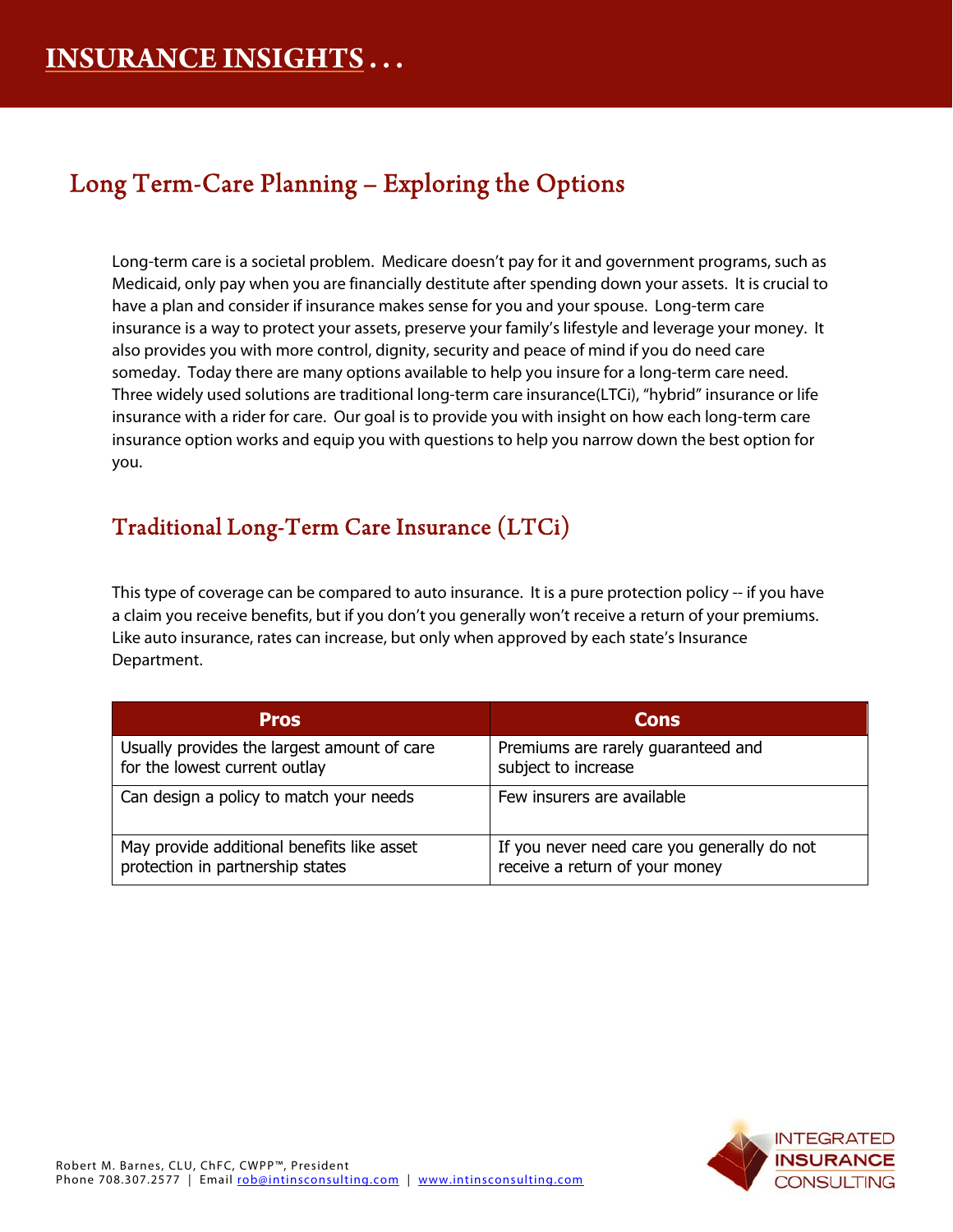## "Hybrid" Policies

A "hybrid" policy is also known as "linked benefits". Most are life insurance based; some are annuity based. The primary advantage of these policies is that benefits will be paid whether you need care or not. If you don't need care, or only need care for a short while, your heirs will receive the remaining death benefit. Hybrid policies solve the main concerns with traditional long-term care insurance coverage by paying a benefit whether you need care, die prior to needing care, or simply change your mind and want your money back.

| <b>Pros</b>                                  | <b>Cons</b>                                 |
|----------------------------------------------|---------------------------------------------|
| Provides LTCi protection and a death         | Typically costs more upfront and requires   |
| benefit if you don't need care.              | funding over a shorter period               |
| A simpler underwriting experience along      | May offer substantially lower benefits than |
| with the ability to guarantee pricing        | a traditional plan                          |
| Often allows you to quit and get some or all | Certain health conditions could cause this  |
| your money back                              | option to be unavailable                    |

#### Life Insurance with a Rider

A life insurance policy with a rider allows you to accelerate the death benefit if you need care. Your bucket of care for long-term care needs is equal to your death benefit. This can be the costliest option, but you know with certainty any death benefit you don't use for care during your life will be paid to your heirs when you die.

| <b>Pros</b>                                 | <b>Cons</b>                               |
|---------------------------------------------|-------------------------------------------|
| Can be purchased with guaranteed pricing    | Likely the most expensive option          |
| May be the best option if you need care for | Some riders have restrictions on when and |
| a short period of time or not at all        | how much benefit is paid                  |
| May be the only option when others are not  | Beware of "projected" v. "quaranteed"     |
| available due to certain health conditions  | policies                                  |

## Don't Delay

Please don't deny, ignore or procrastinate the conversation. Discuss the potential of needing care and what your plan is if you or your spouse need care. Yes, you could decide to self-insure but that may not be the wisest choice. No, you may not need care but isn't it reasonable to believe you could? Sure, you can wait but it isn't only money that buys insurance, it's good health. It is rare that waiting to buy coverage will provide a better value later.